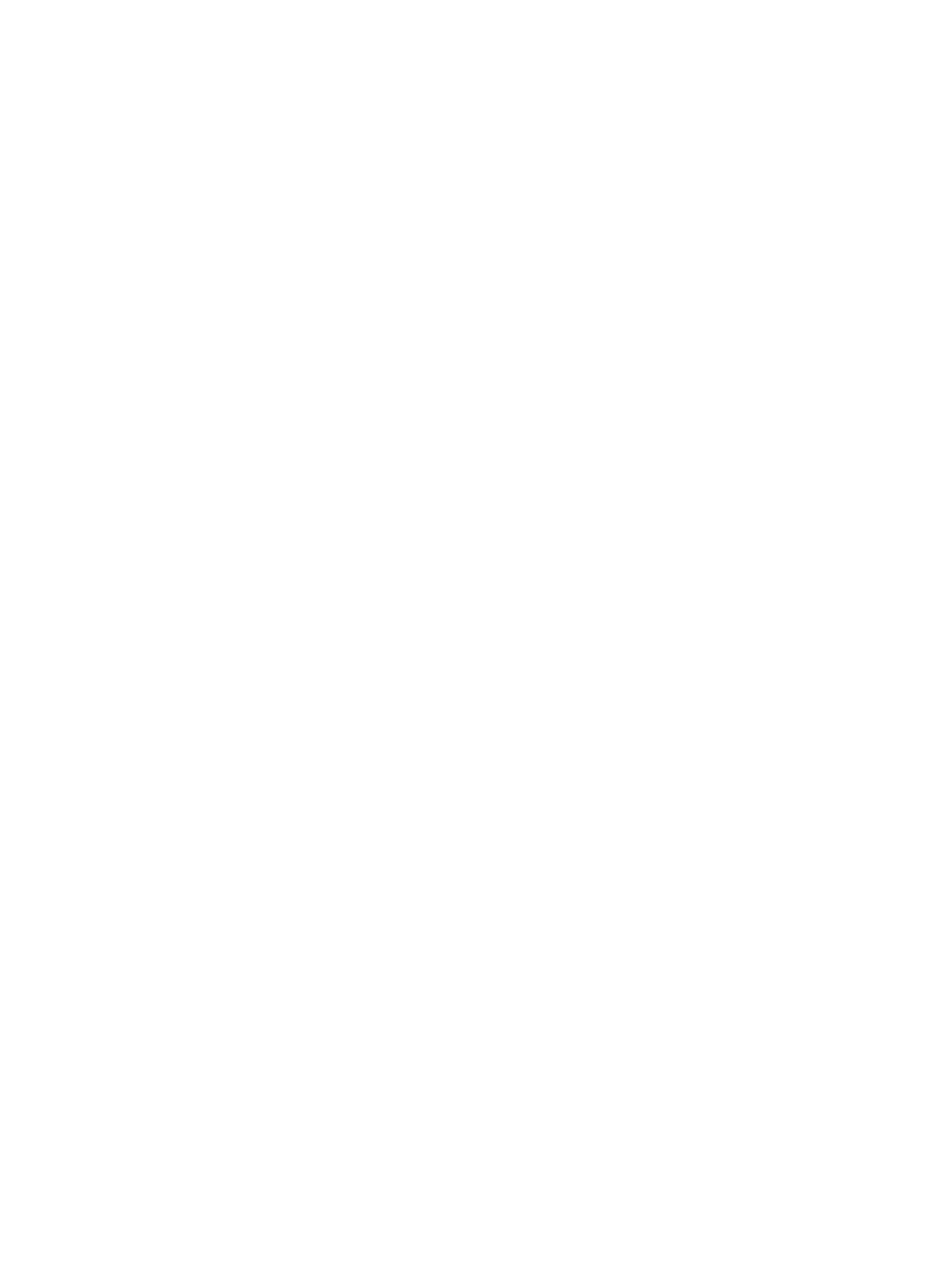#### **1. 위 치 Location**

| 소재지      | 단                     |                                   | 경도와 위도의 극점        |                   |                         |  |  |  |
|----------|-----------------------|-----------------------------------|-------------------|-------------------|-------------------------|--|--|--|
| Location | Extremity             | Extreme of longitude and latitude |                   |                   | Gross<br>distance       |  |  |  |
|          |                       | 지명                                | 동경                | 북위                |                         |  |  |  |
|          |                       | Name of place                     | East<br>longitude | North<br>latitude |                         |  |  |  |
| 영암군 영암읍  | 동단                    | 금정면 청용리 분토마을                      | 126° 52'          | 34° 52'           |                         |  |  |  |
| 군청로 1    | Eastern<br>extremity  |                                   |                   |                   | 동서간<br>45.8km           |  |  |  |
|          |                       |                                   |                   |                   | East-West<br>distance   |  |  |  |
|          | 서단                    | 삼호읍 용당리 현대삼호중공업                   | 126° 21'          | 34° 44'           |                         |  |  |  |
|          | Western<br>extremity  |                                   |                   |                   | 남북간<br>32.4km           |  |  |  |
|          |                       |                                   |                   |                   | South-North<br>distance |  |  |  |
|          | 남단                    | 미암면 남산리 남산마을                      | 126° 34'          | 34° 39'           |                         |  |  |  |
|          | Southern<br>extremity |                                   |                   |                   |                         |  |  |  |
|          |                       |                                   |                   |                   |                         |  |  |  |
|          | 북단                    | 신북면 학동리 학동마을                      | 126° 41'          | 34° 56'           |                         |  |  |  |
|          | Northern<br>extremity |                                   |                   |                   |                         |  |  |  |

자료 : 총무과 Sorce : General affairs Division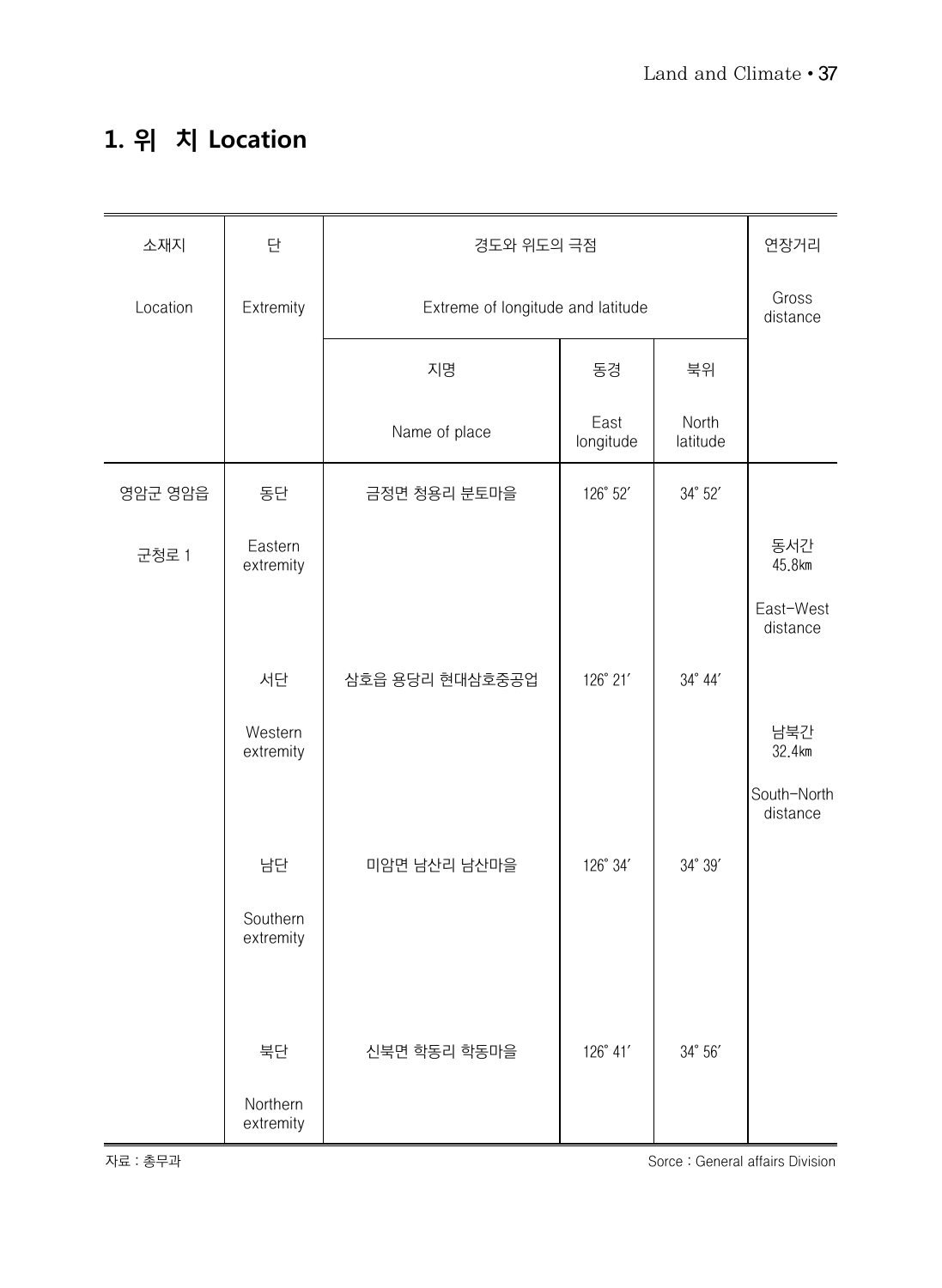#### **2. 행 정 구 역**

단위 : ㎢, %, 개소

|        | 면 적    |             | 읍 면 동<br>Eup, Myeon, Dong |                                                       |                  |      |        |  |  |
|--------|--------|-------------|---------------------------|-------------------------------------------------------|------------------|------|--------|--|--|
| 연<br>별 |        |             |                           | $\frac{\textstyle \mathsf{O}}{\textstyle \mathsf{H}}$ | 면                |      | 동 Dong |  |  |
| 읍면별    |        | 구성비(%)      |                           |                                                       |                  | 행정   | 법정     |  |  |
|        | Area   | Composition | Total                     | Eup                                                   | Myeon            | Adm. | Legal  |  |  |
| 2004   | 565.82 | 100.00      | 11                        | $\sqrt{2}$                                            | $\boldsymbol{9}$ |      |        |  |  |
| 2005   | 565.88 | 100.00      | 11                        | $\overline{c}$                                        | $\boldsymbol{9}$ |      |        |  |  |
| 2006   | 584.90 | 100.00      | 11                        | $\sqrt{2}$                                            | $\boldsymbol{9}$ |      |        |  |  |
| 2007   | 587.13 | 100.00      | 11                        | $\sqrt{2}$                                            | $\boldsymbol{9}$ |      |        |  |  |
| 2008   | 591.28 | 100.00      | 11                        | $\overline{c}$                                        | $\boldsymbol{9}$ |      |        |  |  |
| 2009   | 601.59 | 100.00      | 11                        | $\boldsymbol{2}$                                      | 9                |      |        |  |  |
| 영암읍    | 59.81  | 9.94        |                           |                                                       |                  |      |        |  |  |
| 삼호읍    | 85.89  | 14.28       |                           |                                                       |                  |      |        |  |  |
| 덕진면    | 26.23  | 4.36        |                           |                                                       |                  |      |        |  |  |
| 금정면    | 72.98  | 12.13       |                           |                                                       |                  |      |        |  |  |
| 신북면    | 48.90  | 8.13        |                           |                                                       |                  |      |        |  |  |
| 시종면    | 62.01  | 10.31       |                           |                                                       |                  |      |        |  |  |
| 도포면    | 34.91  | 5.80        |                           |                                                       |                  |      |        |  |  |
| 군서면    | 57.25  | 9.52        |                           |                                                       |                  |      |        |  |  |
| 서호면    | 44.01  | 7.32        |                           |                                                       |                  |      |        |  |  |
| 학산면    | 61.92  | 10.29       |                           |                                                       |                  |      |        |  |  |
| 미암면    | 47.68  | 7.93        |                           |                                                       |                  |      |        |  |  |

자료 : 총무과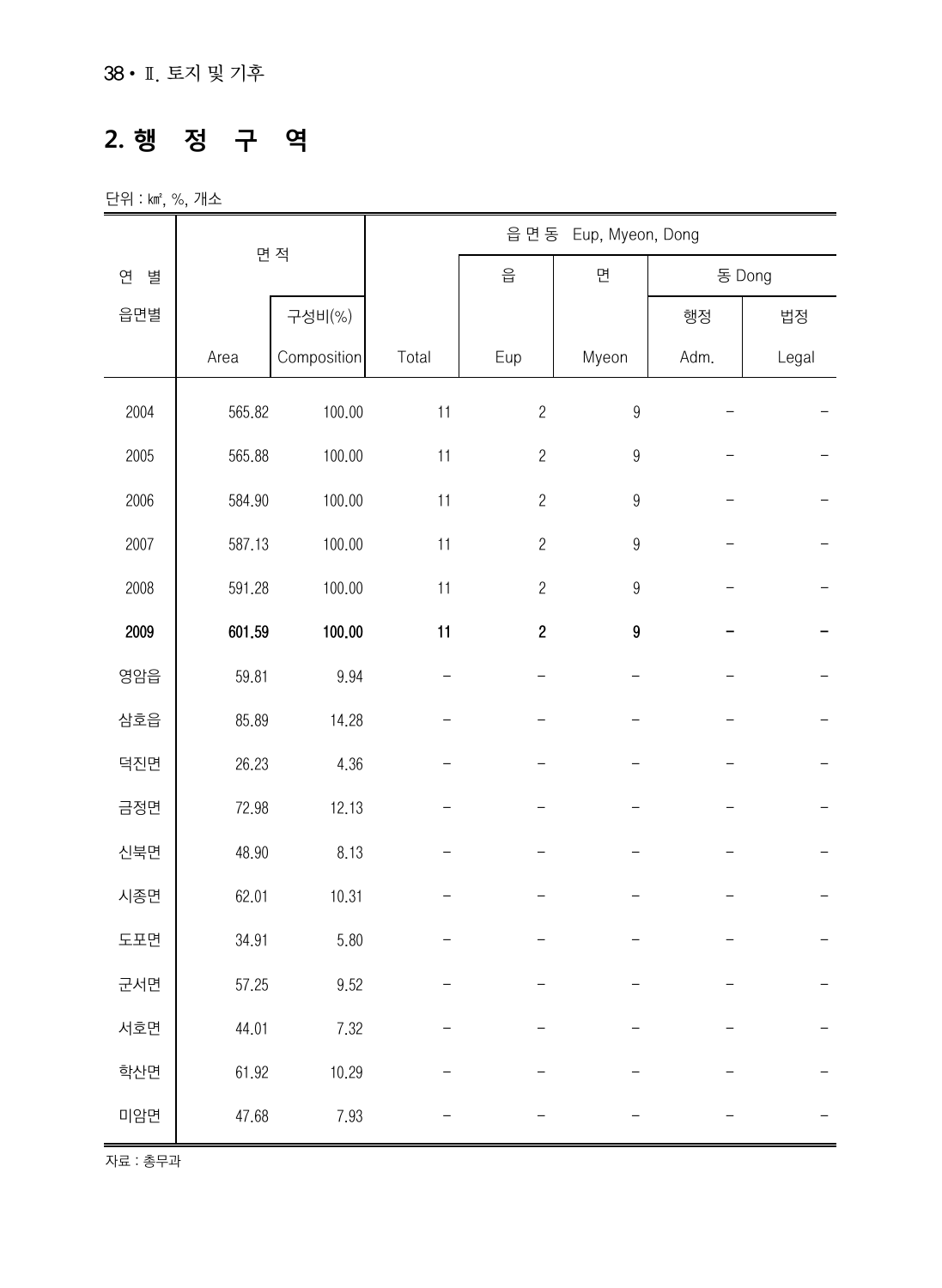|        |                  |        |               | Unit: km <sup>2</sup> , %, Number |
|--------|------------------|--------|---------------|-----------------------------------|
|        |                  |        |               |                                   |
| 리      | Ri               | 반      | 출장소           | Year &                            |
| 행정     | 법정               |        |               | Eup, Myeon                        |
| Adm.   | Legal            | Ban    | Branch office |                                   |
| 361    | 121              | 708    |               | 2004                              |
| 361    | 121              | 708    |               | 2005                              |
| 371    | 121              | 708    |               | 2006                              |
| 379    | 121              | 708    |               | 2007                              |
| 379    | 121              | 707    | 1             | 2008                              |
| 381    | 121              | 710    | 1             | 2009                              |
| 41     | 16               | 114    |               | Yeongam-eup                       |
| 68     | $10$             | 149    | $\mathbf{1}$  | Samho-eup                         |
| 27     | $\overline{9}$   | 29     |               | Deokjin-myeon                     |
| 23     | 11               | 51     |               | Geumjeong-myeon                   |
| 48     | 13               | 65     | <sup>-</sup>  | Sinbuk-myeon                      |
| 40     | 14               | 78     |               | Sijong-myeon                      |
| 26     | $\, 8$           | $50\,$ |               | Dopo-myeon                        |
| 31     | 11               | 51     |               | Gunseo-myeon                      |
| 25     | $10\,$           | $34\,$ |               | Seoho-myeon                       |
| 24     | $10\,$           | 42     |               | Haksan-myeon                      |
| $28\,$ | $\boldsymbol{9}$ | $47\,$ |               | Miam-myeon                        |

#### **Area and Number of Administrative Units**

Sorce : General affairs Division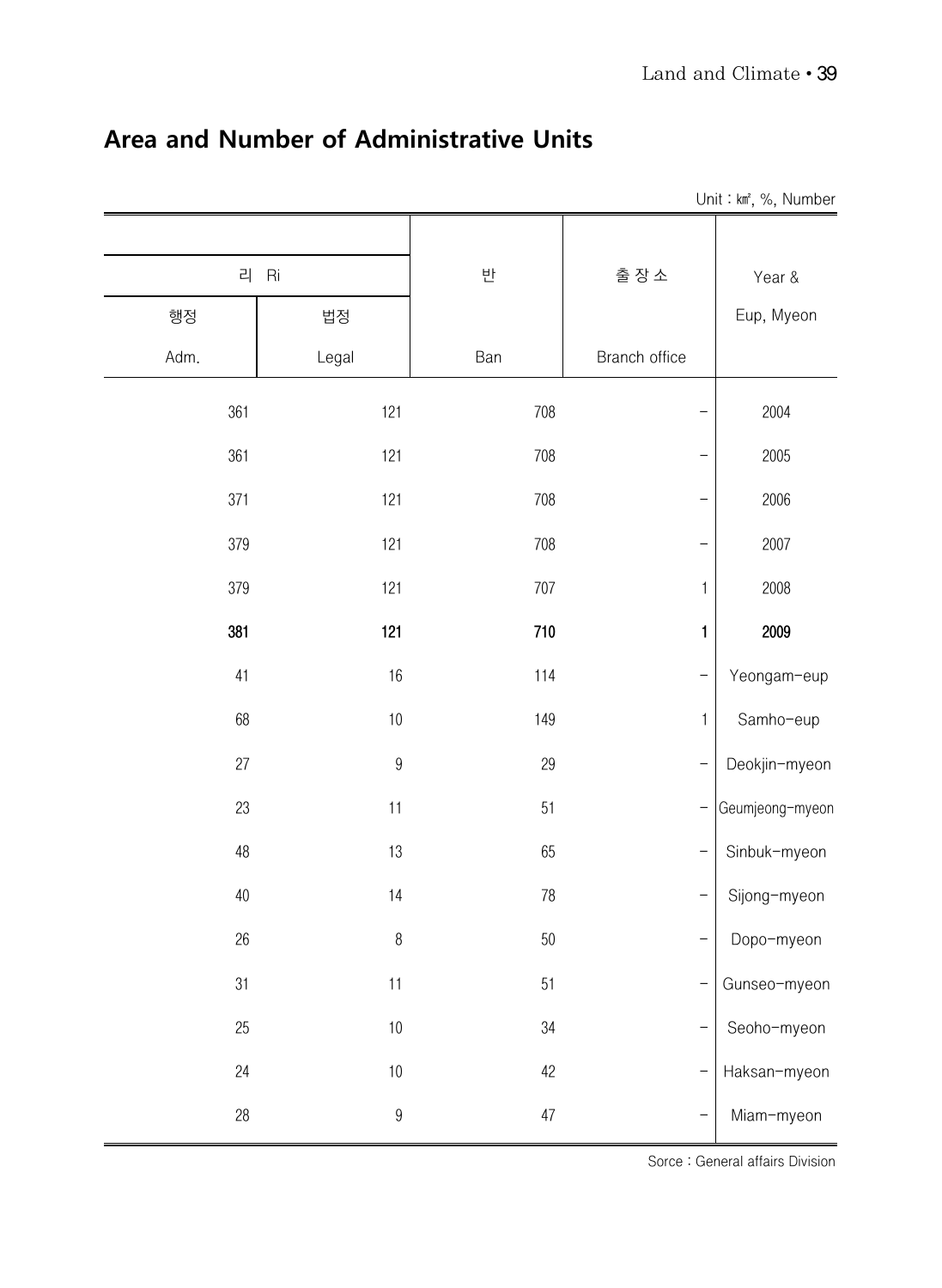## **3. 토 지 지 목 별 현 황(3-1)**

단위 : ㎡

| 연<br>별 | 계               | 전            | 답               | 과수원         | 목장용지        |
|--------|-----------------|--------------|-----------------|-------------|-------------|
| 읍면별    | Total           | Dry paddy    | Rice paddy      | Orchard     | Pasture     |
|        |                 |              |                 |             |             |
| 2004   | 565,819,718.4   | 60,995,036.1 | 158,485,512.3   | 1,840,395.0 | 7,227,751.4 |
| 2005   | 565,886,016.5   | 60,706,772.1 | 158,252,391.7   | 1,928,991.0 | 7,335,965.7 |
| 2006   | 584, 831, 507.5 | 60,546,338.1 | 158, 152, 013.3 | 2,041,454.9 | 7,452,859.7 |
| 2007   | 587, 131, 986.2 | 60,316,437.1 | 159,494,187.2   | 2,269,119.9 | 7,613,455.7 |
| 2008   | 591,279,518.6   | 60,216,784.2 | 162,449,985.4   | 2,340,473.9 | 7,684,696.7 |
| 2009   | 601,592,590.3   | 59,988,089.2 | 162,281,044.2   | 2,525,978.9 | 7,637,605.7 |
| 영암읍    | 59,806,624.7    | 3,577,751.0  | 12,521,376.3    | 40,021.0    | 1,666,764.0 |
| 삼호읍    | 85,892,913.6    | 7,079,951.1  | 21,209,304.1    | 128,345.0   | 220,375.0   |
| 덕진면    | 26,231,052.0    | 4,106,038.0  | 8,571,588.6     | 39,430.9    | 336,184.0   |
| 금정면    | 72,982,247.8    | 3,142,404.0  | 9,466,382.2     | 460,227.0   | 3,300,135.0 |
| 신북면    | 48,902,241.3    | 8,508,936.3  | 12,291,719.3    | 881,156.0   | 370,018.0   |
| 시종면    | 62,005,828.8    | 9,777,518.0  | 26,025,889.7    | 441,542.0   | 201,361.0   |
| 도포면    | 34,914,743.2    | 7,132,761.0  | 13, 109, 766.4  | 463,304.0   | 383,999.0   |
| 군서면    | 57,254,095.7    | 4,178,589.7  | 20,404,053.2    | 29,811.0    | 129,933.0   |
| 서호면    | 44,005,130.3    | 3,383,314.1  | 10,835,404.0    | 20,881.0    | 326,951.7   |
| 학산면    | 61,918,665.0    | 3,835,276.0  | 10,870,555.0    | 18,593.0    | 236,226.0   |
| 미암면    | 47,679,047.9    | 5,265,550.0  | 16,975,005.4    | 2,668.0     | 465,659.0   |

자료 : 종합민원과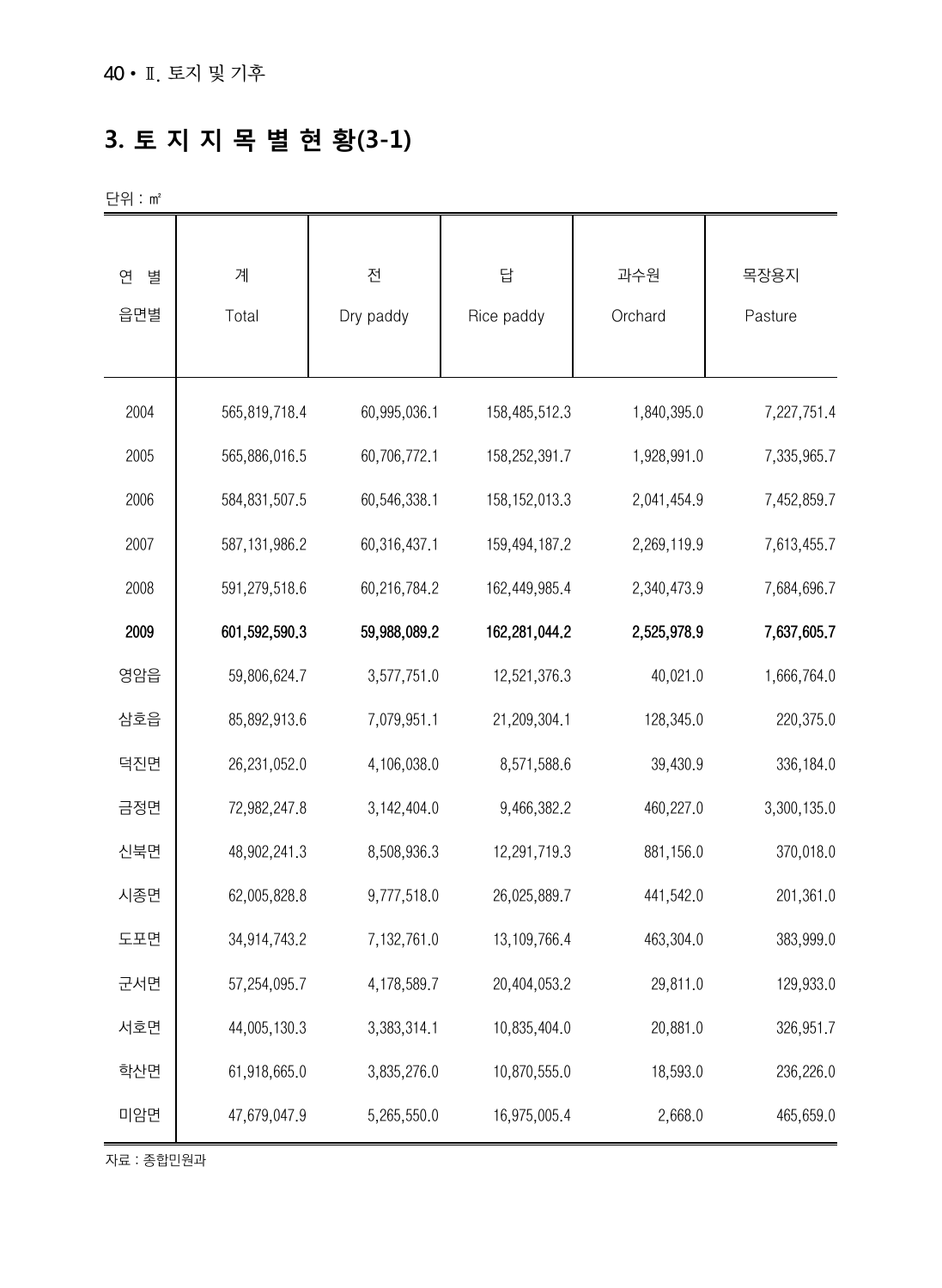#### **Area of Land Category**

|                    |                               |               |                            |                      | Unit: $m^2$          |
|--------------------|-------------------------------|---------------|----------------------------|----------------------|----------------------|
| 임야<br>Forest field | 광천지<br>Mineral spring<br>site | 염전<br>Saltern | 대지<br><b>Building</b> site | 공장용지<br>Factory site | Year &<br>Eup, Myeon |
| 237,593,911.9      |                               | 969,074.0     | 12,866,895.5               | 8,989,838.5          | 2004                 |
| 237,248,116.9      |                               | 964,383.0     | 12,971,311.1               | 8,971,856.1          | 2005                 |
| 237,055,792.9      |                               | 937,616.0     | 13,046,669.7               | 8,944,064.6          | 2006                 |
| 236,717,673.9      |                               | 934,008.0     | 13, 147, 214. 7            | 8,947,496.6          | 2007                 |
| 236, 451, 924.7    |                               | 931,167.0     | 13, 194, 788.1             | 8,906,686.3          | 2008                 |
| 236, 258, 839.7    |                               | 922,300.0     | 13,317,404.2               | 8,941,689.2          | 2009                 |
| 34, 102, 772.0     |                               |               | 1,720,267.0                | 7,228.0              | Yeongam-eup          |
| 15,300,491.8       |                               | 909,952.0     | 2,930,356.8                | 8,365,461.4          | Samho-eup            |
| 8,034,253.0        |                               |               | 765,438.0                  | 10,036.0             | Deokjin-myeon        |
| 50,094,124.0       |                               |               | 946,977.0                  | -                    | Geumjeong-myeon      |
| 18,682,216.0       |                               |               | 1,173,296.9                | 249,472.0            | Sinbuk-myeon         |
| 8,742,188.0        |                               |               | 1,291,240.0                | 15,676.0             | Sijong-myeon         |
| 6,481,783.7        |                               |               | 733,911.6                  | 12,599.0             | Dopo-myeon           |
| 21,532,172.0       |                               |               | 1,217,842.4                | 164,958.8            | Gunseo-myeon         |
| 20,493,961.0       |                               |               | 822,210.5                  | 25,556.0             | Seoho-myeon          |
| 38,423,057.0       |                               |               | 937,013.0                  | 45,892.0             | Haksan-myeon         |
| 14,371,821.2       |                               | 12,348.0      | 778,851.0                  | 44,810.0             | Miam-myeon           |

Source : Civil affair & Service Division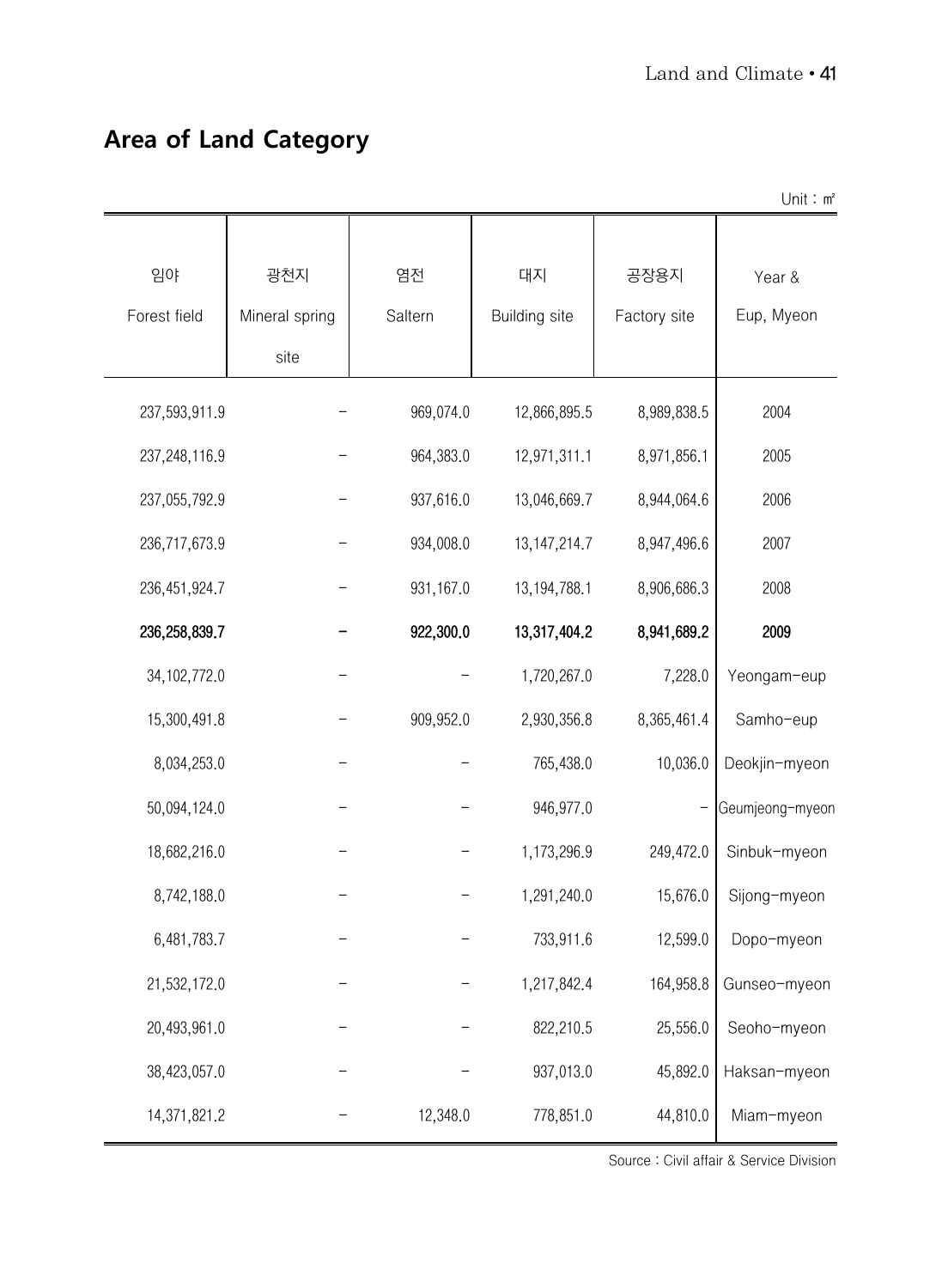## **3. 토 지 지 목 별 현 황(3-2)**

단위 : ㎡

| 별<br>연<br>읍면별 | 학교용지<br>School site | 주차장<br>Parking lot | 주유소용지<br>Service station site | 창고용지<br>Warehouse site | 도로<br>Road   |
|---------------|---------------------|--------------------|-------------------------------|------------------------|--------------|
| 2004          | 992,658.3           | 3,501.3            | 67,475.0                      | 213,717.8              | 24,639,932.8 |
| 2005          | 967,006.3           | 6,246.3            | 73,522.0                      | 249,084.7              | 24,886,432.0 |
| 2006          | 950,614.3           | 9,079.3            | 83,005.0                      | 288,762.8              | 25,010,538.2 |
| 2007          | 1,009,582.3         | 12,632.3           | 87,635.0                      | 365,594.8              | 25,459,423.4 |
| 2008          | 1,012,462.3         | 13,383.3           | 89,793.0                      | 406,402.2              | 25,961,298.8 |
| 2009          | 1,006,256.3         | 32,838.9           | 89,793.0                      | 519,437.7              | 26,020,795.8 |
| 영암읍           | 146,632.0           | 219.0              | 17,332.0                      | 36,303.0               | 1,899,818.0  |
| 삼호읍           | 249,380.3           | 27,258.6           | 37,213.0                      | 94,668.7               | 5,588,891.9  |
| 덕진면           | 14,346.0            |                    | 645.0                         | 57,222.0               | 1,427,712.2  |
| 금정면           | 40,651.0            |                    |                               | 43,200.0               | 1,499,017.5  |
| 신북면           | 84,953.0            | 1,635.3            | 9,058.0                       | 81,013.0               | 2,353,082.8  |
| 시종면           | 75,504.0            |                    | 966.0                         | 66,002.3               | 3,464,564.5  |
| 도포면           | 55,978.0            |                    | 3,593.0                       | 54,264.8               | 2,016,844.6  |
| 군서면           | 118,045.0           | 608.0              | 3,743.0                       | 24,287.9               | 2,483,617.9  |
| 서호면           | 51,588.0            | 325.0              |                               | 21,111.0               | 1,507,742.8  |
| 학산면           | 103,499.0           | 1,946.0            | 14,836.0                      | 16,363.0               | 1,662,947.4  |
| 미암면           | 65,680.0            | 847.0              | 2,407.0                       | 25,002.0               | 2,116,556.2  |

자료 : 종합민원과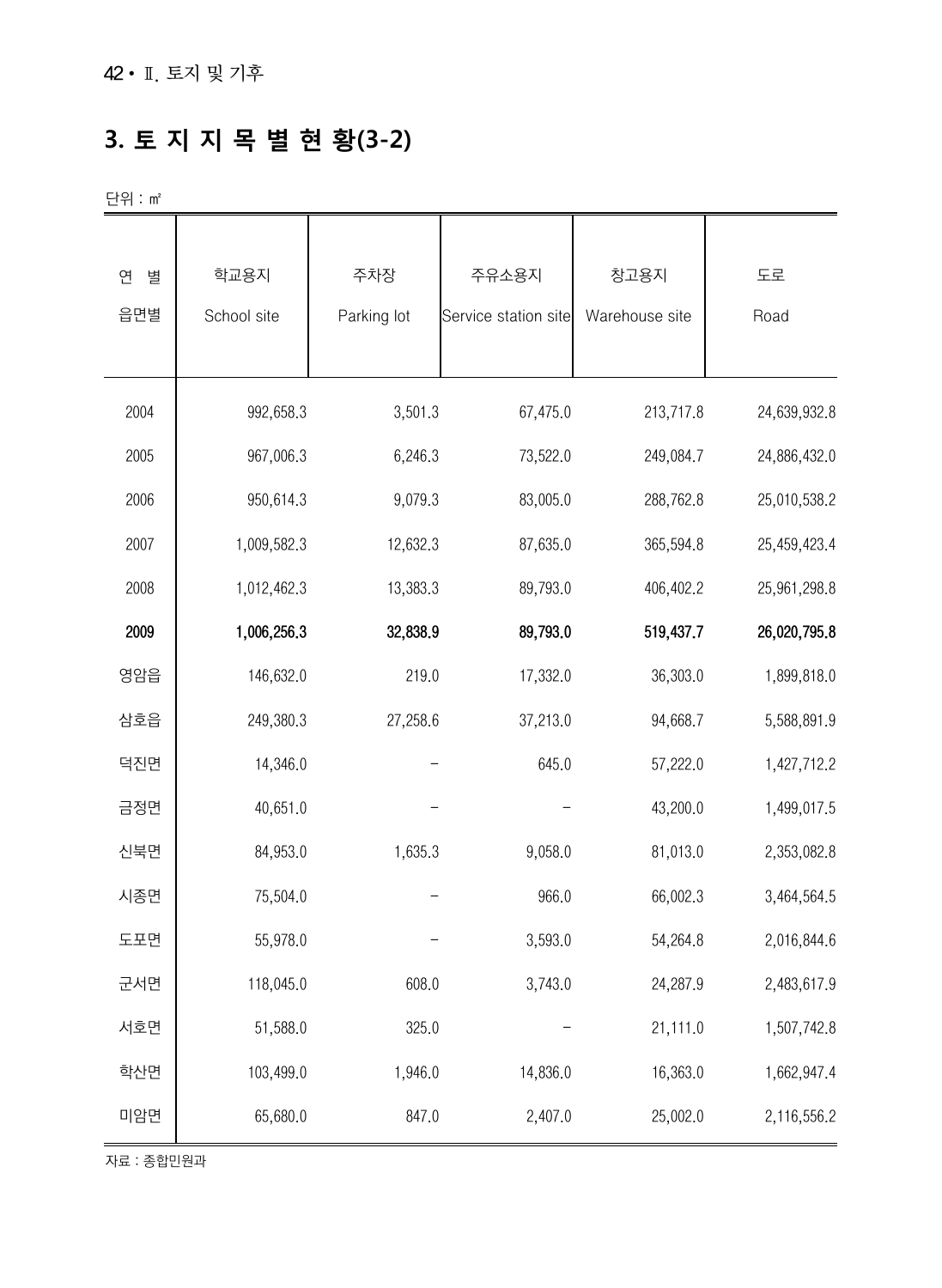|                 |               |             |               |              | Unit: $m^2$          |
|-----------------|---------------|-------------|---------------|--------------|----------------------|
| 철도용지<br>Railway | 하천<br>River   | 제방<br>Bank  | 구거<br>Ditch   | 유지<br>Marsh  | Year &<br>Eup, Myeon |
|                 | 6,614,996.6   | 930,497.6   | 22,939,254.8  | 10,038,351.0 | 2004                 |
|                 | 6,652,771.6   | 929,746.6   | 22,938,917.7  | 10,111,045.0 | 2005                 |
|                 | 25,558,099.6  | 927,259.6   | 22,938,453.7  | 10,106,474.0 | 2006                 |
|                 | 25,560,178.6  | 942,944.8   | 23,084,672.3  | 10,130,599.1 | 2007                 |
|                 | 25,545,497.6  | 1,010,376.4 | 23,622,002.3  | 10,118,499.4 | 2008                 |
|                 | 25,891,566.4  | 1,011,843.4 | 23,632,133.2  | 19,897,372.7 | 2009                 |
|                 | 1,558,818.4   | 54,948.0    | 1,414,782.9   | 585,629.1    | Yeongam-eup          |
|                 | 6,419,341.3   | 320,160.6   | 3,324,418.6   | 7,664,943.8  | Samho-eup            |
|                 | 863,184.9     | 38,144.0    | 1,323,819.5   | 329,322.9    | Deokjin-myeon        |
|                 | 944,666.9     | 13,336.0    | 1,218,183.5   | 672,385.7    | Geumjeong-myeon      |
|                 | 385,918.0     | 536.0       | 2,374,522.5   | 862,460.4    | Sinbuk-myeon         |
|                 | 5,810,383.1   | 170,471.9   | 4,166,318.9   | 1,226,011.7  | Sijong-myeon         |
|                 | 1,000,331.9   | 45,806.6    | 2,004,285.4   | 1,063,474.9  | Dopo-myeon           |
|                 | 2,408,181.0   | 129,432.0   | 2,929,437.8   | 1,028,170.9  | Gunseo-myeon         |
|                 | 2,627,113.0   | 83,619.0    | 1,631,245.9   | 1,859,442.0  | Seoho-myeon          |
|                 | 3, 146, 114.1 | 48,616.3    | 1, 155, 255.7 | 549,835.4    | Haksan-myeon         |
|                 | 727,513.8     | 106,773.0   | 2,089,862.5   | 4,055,695.9  | Miam-myeon           |

#### **Area of Land Category(Cont'd)**

Source : Civil affair & Service Division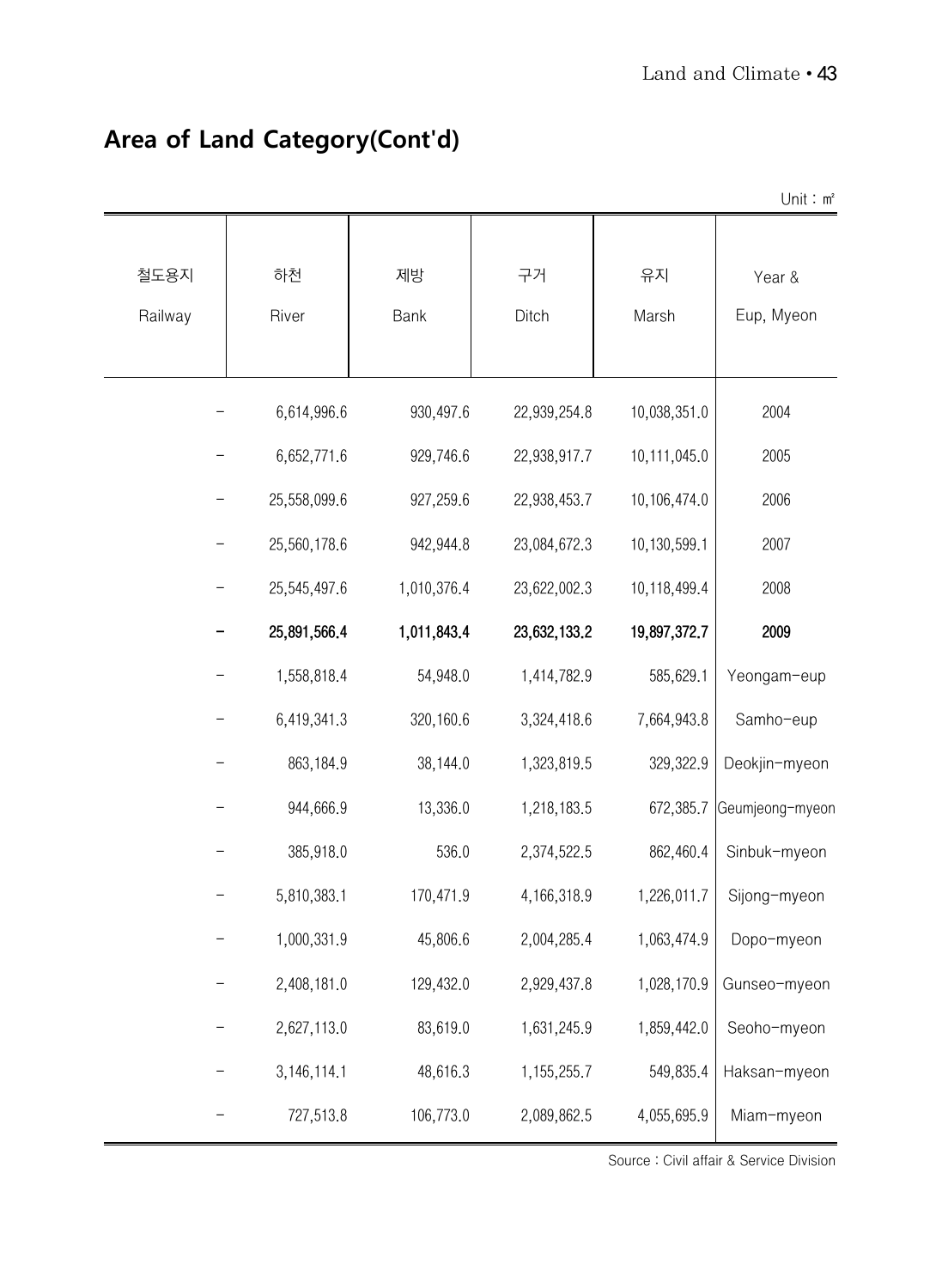#### **3. 토 지 지 목 별 현 황(3-3)**

단위 : ㎡

| 연<br>별 | 양어장       | 수도용지             | 공원          | 체육용지                       | 유원지             |
|--------|-----------|------------------|-------------|----------------------------|-----------------|
| 읍면별    | Fish farm | Water reservoirs | Parks       | <b>Sporting Facilities</b> | Recreation area |
|        |           |                  |             | site                       |                 |
| 2004   | 154,419.0 | 524,685.8        | 1,448,181.2 | 837,218.0                  | 119,049.0       |
| 2005   | 165,602.0 | 525, 151.8       | 1,448,181.2 | 1,026,933.0                | 119,049.0       |
| 2006   | 179,070.0 | 525, 151.8       | 1,448,181.2 | 1,027,749.0                | 176,435.0       |
| 2007   | 181,279.0 | 525, 151.8       | 1,448,181.2 | 1,045,220.0                | 176,435.0       |
| 2008   | 189,191.0 | 525, 151.8       | 1,448,181.2 | 1,050,255.0                | 181,983.0       |
| 2009   | 203,803.0 | 525, 151.8       | 1,448,181.2 | 1,052,050.0                | 182,110.0       |
| 영암읍    | 8,472.0   | 10,190.0         |             | 74,521.0                   |                 |
| 삼호읍    | 9,419.0   | 48,081.9         | 1,443,299.2 | 3,349.0                    | 103,192.0       |
| 덕진면    | 9,336.0   | 95.0             |             | 4,056.0                    |                 |
| 금정면    | 25,310.0  | 375.0            |             | 957,855.0                  |                 |
| 신북면    | 38,544.0  | 261.9            | 3,881.7     | 9,589.0                    |                 |
| 시종면    | 2,705.0   | 466.0            |             |                            |                 |
| 도포면    | 15,377.0  | 64.0             | 1,000.3     |                            |                 |
| 군서면    | 6,850.0   |                  |             |                            | 62,934.0        |
| 서호면    | 929.0     | 482.0            |             |                            |                 |
| 학산면    | 16,973.0  | 464,784.0        |             | 1,795.0                    | 15,984.0        |
| 미암면    | 69,888.0  | 352.0            |             | 885.0                      |                 |

자료 : 종합민원과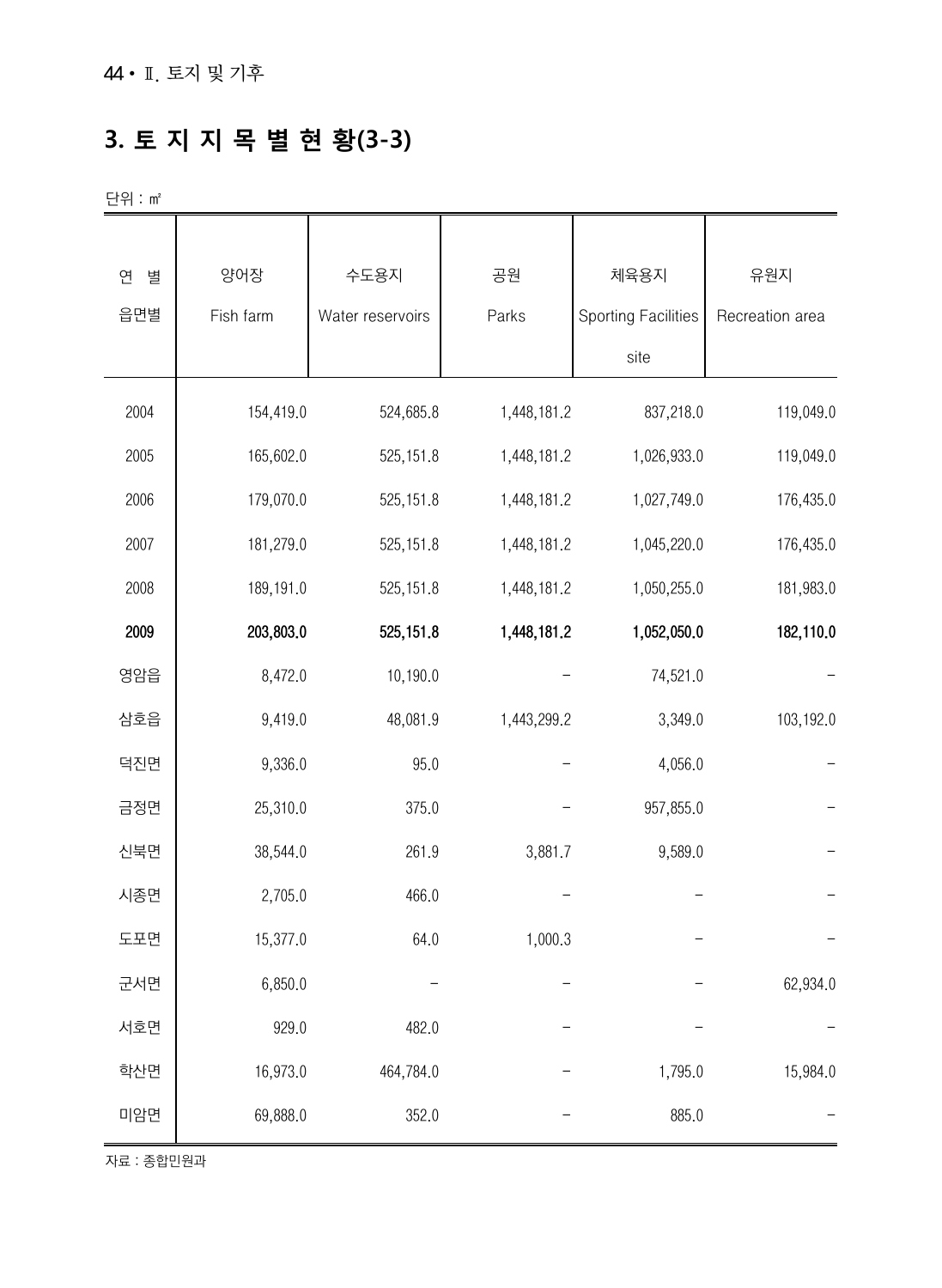|                        |                        |                  |                           | Unit: $m^2$          |
|------------------------|------------------------|------------------|---------------------------|----------------------|
| 종교용지<br>Religious site | 사적지<br>Historical site | 묘지<br>Grave yard | 잡종지<br>Miscellaneous area | Year &<br>Eup, Myeon |
| 88,224.0               | 73,856.0               | 1,177,662.0      | 5,987,623.3               | 2004                 |
| 90,333.2               | 74,526.0               | 1,177,248.0      | 6,064,432.5               | 2005                 |
| 100,430.2              | 74,526.0               | 1,172,956.0      | 6,077,612.6               | 2006                 |
| 104,484.2              | 76,325.0               | 1,171,941.0      | 6,310,113.3               | 2007                 |
| 117,977.2              | 76,325.0               | 1,171,970.0      | 6,562,262.8               | 2008                 |
| 122,717.6              | 76,325.0               | 1,170,576.0      | 6,836,687.2               | 2009                 |
| 22,272.0               | 3,830.0                | 149,050.0        | 187,628.0                 | Yeongam-eup          |
| 39,056.6               |                        | 84,301.0         | 4,291,700.9               | Samho-eup            |
| 2,037.0                |                        | 71,422.0         | 226,741.0                 | Deokjin-myeon        |
| 5,262.0                | 79.0                   | 97,317.0         | 54,360.0                  | Geumjeong-myeon      |
| 7,709.0                | 132.0                  | 198,233.0        | 333,897.2                 | Sinbuk-myeon         |
| 4,325.0                | 48,365.0               | 127,555.0        | 346,775.7                 | Sijong-myeon         |
| 4,652.0                |                        | 46,176.0         | 284,770.0                 | Dopo-myeon           |
| 12,840.0               | 16,986.0               | 102,467.0        | 269,135.1                 | Gunseo-myeon         |
| 9,407.0                | 6,933.0                | 119,140.0        | 177,774.3                 | Seoho-myeon          |
| 11,686.0               |                        | 94,606.0         | 246,812.1                 | Haksan-myeon         |
| 3,471.0                |                        | 80,309.0         | 417,092.9                 | Miam-myeon           |

#### **Area of Land Category(Cont'd)**

Source : Civil affair & Service Division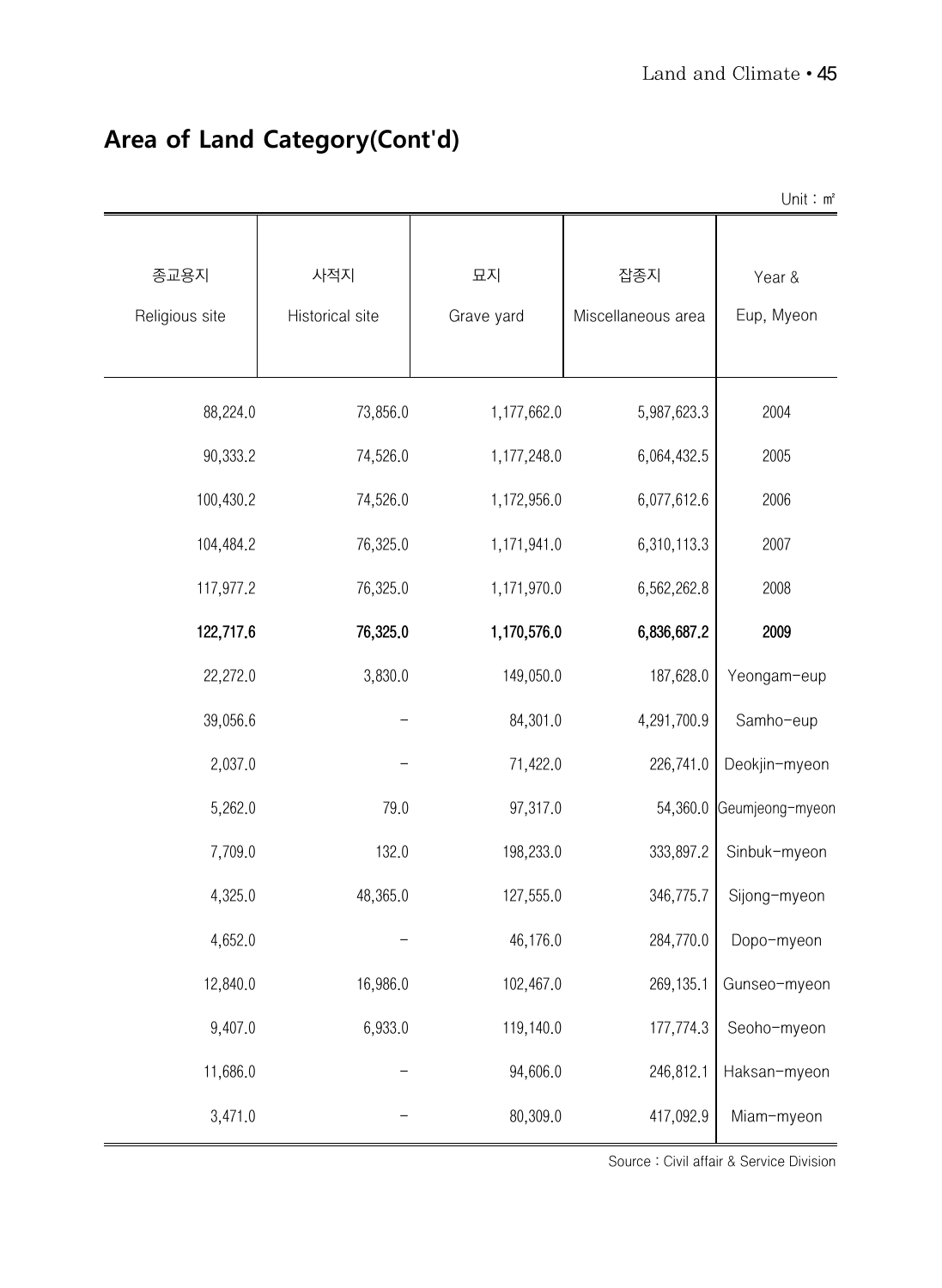#### **4. 일 기 일 수**

단위 : 일

| 별                   | 맑음               | 흐림               | 강수               | 서리               |
|---------------------|------------------|------------------|------------------|------------------|
| 연                   |                  |                  |                  |                  |
| 월<br>별              | Clear            | Cloud            | Rain             | Frost            |
|                     |                  |                  |                  |                  |
| 2004                | 82               | $92\,$           | 125              | $30\,$           |
| 2005                | 54               | 84               | 132              | $30\,$           |
| 2006                | 66               | $98\,$           | 121              | 35               |
| 2007                | 66               | 103              | 122              | 45               |
| 2008                | 63               | 104              | 110              | 39               |
| 2009                | ${\bf 80}$       | 115              | 120              | 32               |
| 1월                  | $\,6$            | $\boldsymbol{9}$ | $13\,$           | 16               |
| 2월                  | $\uparrow$       | 13               | $\, 8$           | $\overline{c}$   |
| 3월                  | $\overline{5}$   | $\boldsymbol{6}$ | $\,8\,$          | $\mathfrak{B}$   |
| 4월                  | $16\,$           | $\,6\,$          | $\overline{5}$   |                  |
| 5 <sup>2</sup>      | 15               | $\overline{7}$   | $\, 8$           |                  |
| 6 <sup>2</sup>      | $\boldsymbol{7}$ | 13               | $\boldsymbol{9}$ |                  |
| 7월                  | $\sqrt{2}$       | $20\,$           | 19               |                  |
| $8\overline{2}$     | $\sqrt{2}$       | $10$             | 12               |                  |
| $9^{\underline{3}}$ | $\overline{7}$   | $10\,$           | $\, 8$           |                  |
| 10월                 | 13               | $\sqrt{2}$       | $\, 8$           |                  |
| 11월                 | $\overline{4}$   | $\boldsymbol{9}$ | $\,8\,$          | $\overline{c}$   |
| 12월                 | $\overline{c}$   | $10\,$           | 14               | $\boldsymbol{9}$ |

자료 : 목포기상대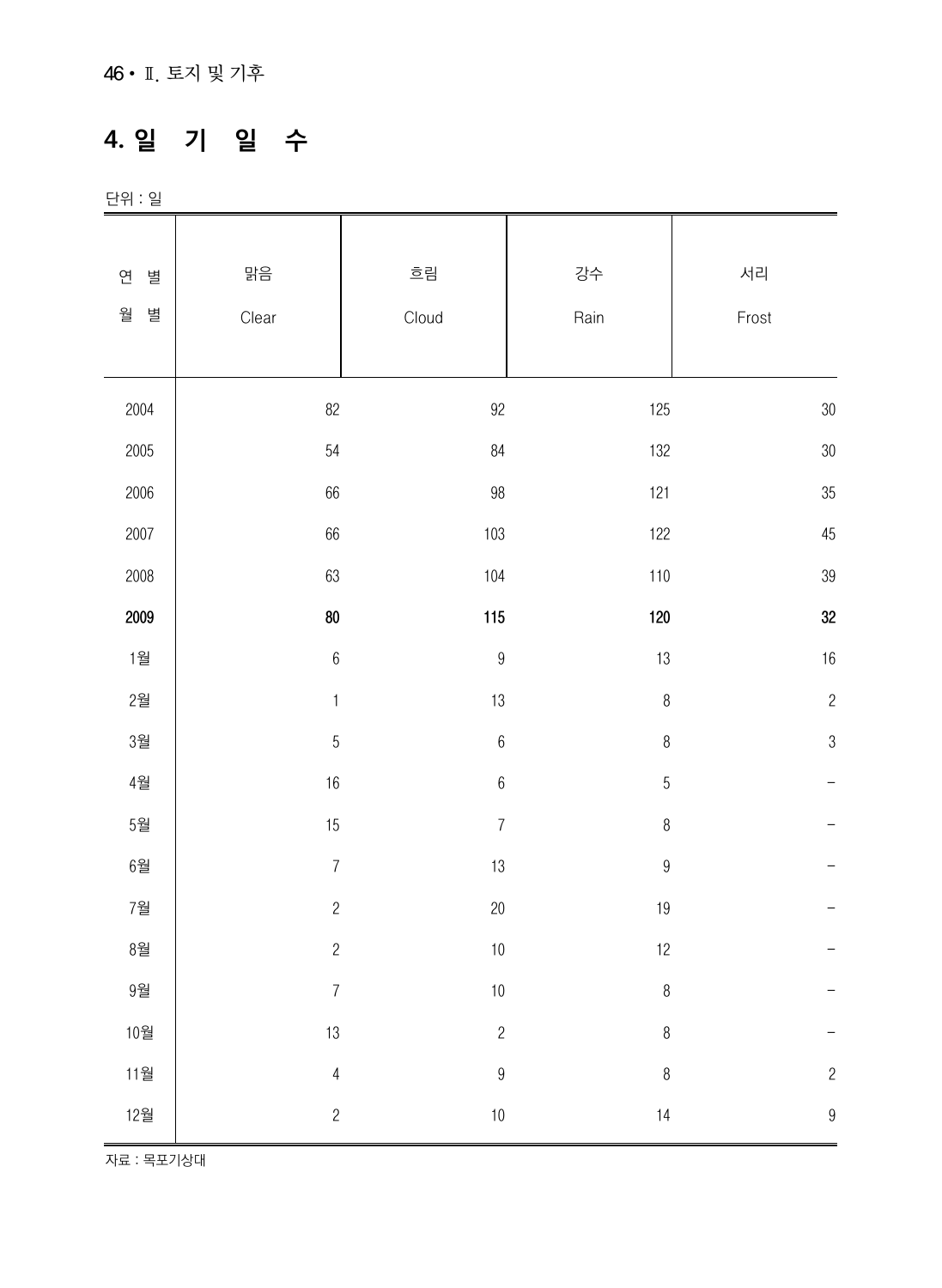#### **Weather Days**

|                |                  |                     |                  |                          | Unit: Day       |
|----------------|------------------|---------------------|------------------|--------------------------|-----------------|
| 안개<br>Fog      | 눈<br>Snow        | 뇌전<br>Thunder-storm | 폭풍<br>Gale       | 황사<br>yellow sand        | Year &<br>Month |
| $19\,$         | 25               | 12                  | 32               | —                        | 2004            |
| $10\,$         | 47               | 14                  | $10\,$           | —                        | 2005            |
| $28\,$         | 21               | 14                  | 12               | <sup>-</sup>             | 2006            |
| $36\,$         | 15               | 14                  | $\boldsymbol{7}$ | <sup>-</sup>             | 2007            |
| $17\,$         | $30\,$           | $17\,$              | $\sqrt{2}$       | $\boldsymbol{6}$         | 2008            |
| $20\,$         | 21               | 17                  | $\mathbf{1}$     | $\overline{7}$           | 2009            |
|                | $10\,$           |                     |                  | <sup>-</sup>             | Jan.            |
| $\overline{5}$ |                  |                     |                  | 1                        | Feb.            |
| $\sqrt{3}$     | $\overline{c}$   |                     |                  | $\overline{c}$           | Mar.            |
| $\mathbf{1}$   |                  |                     |                  | <sup>-</sup>             | Apr.            |
| $\overline{c}$ |                  | $\mathbf{1}$        |                  | <sup>-</sup>             | May.            |
| $\overline{4}$ |                  | $\mathfrak{B}$      |                  | <sup>-</sup>             | Jun.            |
| $\mathbf{1}$   |                  | $\boldsymbol{7}$    |                  | <sup>-</sup>             | Jul.            |
|                |                  | $\sqrt{2}$          |                  | $\overline{\phantom{0}}$ | Aug.            |
|                |                  |                     |                  | <b>—</b>                 | Sep.            |
|                |                  | $\overline{4}$      |                  | 1                        | Oct.            |
| 1              |                  |                     | 1                | <sup>-</sup>             | Nov.            |
| $\mathfrak{S}$ | $\boldsymbol{9}$ |                     |                  | 3                        | Dec.            |

Source : Mokpo Weather Station(Mt.Cheomchal)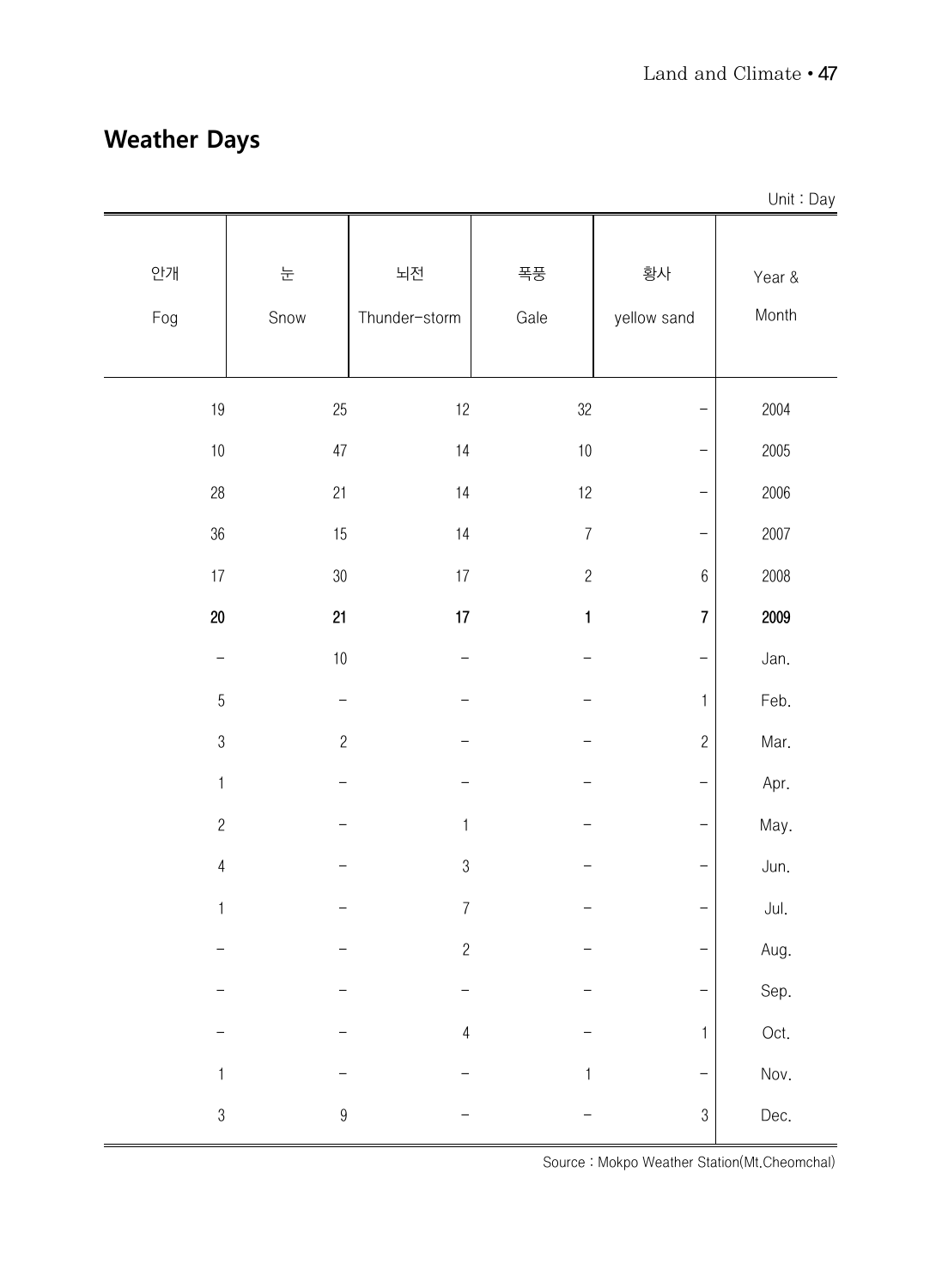#### **5. 기 상 개 황**

|        | 기온 (°C) |      |                 |         |         | 강수량           | 상대습도(%)           |                  |
|--------|---------|------|-----------------|---------|---------|---------------|-------------------|------------------|
| 연<br>별 |         |      | Air temperature |         |         | (mm)          | Relative humidity |                  |
| 월<br>별 | 평균      | 평균최고 | 극점최고            | 평균최저    | 극점최저    |               | 평균                | 최소               |
|        | Mean    | Max. | Highest         | Min.    | Lowest  | Precipitation | Mean              | Min.             |
| 2004   | 14.0    | 18.5 | 34.6            | 10.4    | $-7.8$  | 1,483.3       | 71                | 12               |
| 2005   | 13.5    | 17.7 | 33.3            | 10.0    | $-9.9$  | 1,002.7       | 72                | $\boldsymbol{9}$ |
| 2006   | 14.1    | 18.4 | 34.8            | 10.5    | $-10.1$ | 1,288.3       | 73                | 13               |
| 2007   | 14.5    | 18.5 | 23.6            | 11.2    | $-4.9$  | 1,350.6       | 77                | $17\,$           |
| 2008   | 14.2    | 18.2 | 33.2            | 10.9    | $-7.9$  | 960.5         | 77                | 17               |
| 2009   | 13.8    | 17.9 | 31.9            | 10.4    | $-8.4$  | 1,088.4       | 79                | 17               |
| 1월     | 1.6     | 5.9  | 11.1            | $-1.5$  | $-8.4$  | 29.0          | 77                | 31               |
| 2월     | 4.9     | 9.0  | 18.3            | 1.1     | $-3.2$  | 41.6          | 79                | 35               |
| 3월     | 7.0     | 11.7 | 21.3            | 3.0     | $-1.6$  | 43.1          | 73                | 17               |
| 4월     | 12.0    | 17.0 | 24.2            | 7.8     | 2.3     | 47.5          | 73                | 17               |
| 5월     | 17.6    | 22.4 | 26.9            | 13.5    | 9.9     | 97.2          | 76                | 21               |
| 6월     | 21.4    | 25.5 | 29.4            | 18.2    | 14.4    | 122.8         | 82                | 34               |
| 7월     | 23.6    | 26.4 | 28.8            | 21.1    | 17.9    | 465.8         | $90\,$            | 54               |
| 8월     | 24.9    | 28.3 | 31.9            | 22.3    | 18.1    | 74.0          | 85                | 45               |
| 9월     | 21.9    | 26.0 | 29.6            | 18.6    | 16.8    | 46.1          | $80\,$            | 41               |
| 10월    | 17.2    | 21.9 | 25.4            | 13.4    | 10.3    | 54.0          | 73                | 19               |
| 11월    | 9.9     | 13.8 | 23.9            | $6.7\,$ | $-0.4$  | 32.1          | $77\,$            | $38\,$           |
| 12월    | 3.5     | 7.0  | 12.5            | 0.4     | $-6.4$  | 35.2          | 78                | 30               |

자료 : 목포기상대

주 : 매일 3, 6, 9, 12, 15, 18, 21, 24시 8회 관측시 산술평균임('97부터)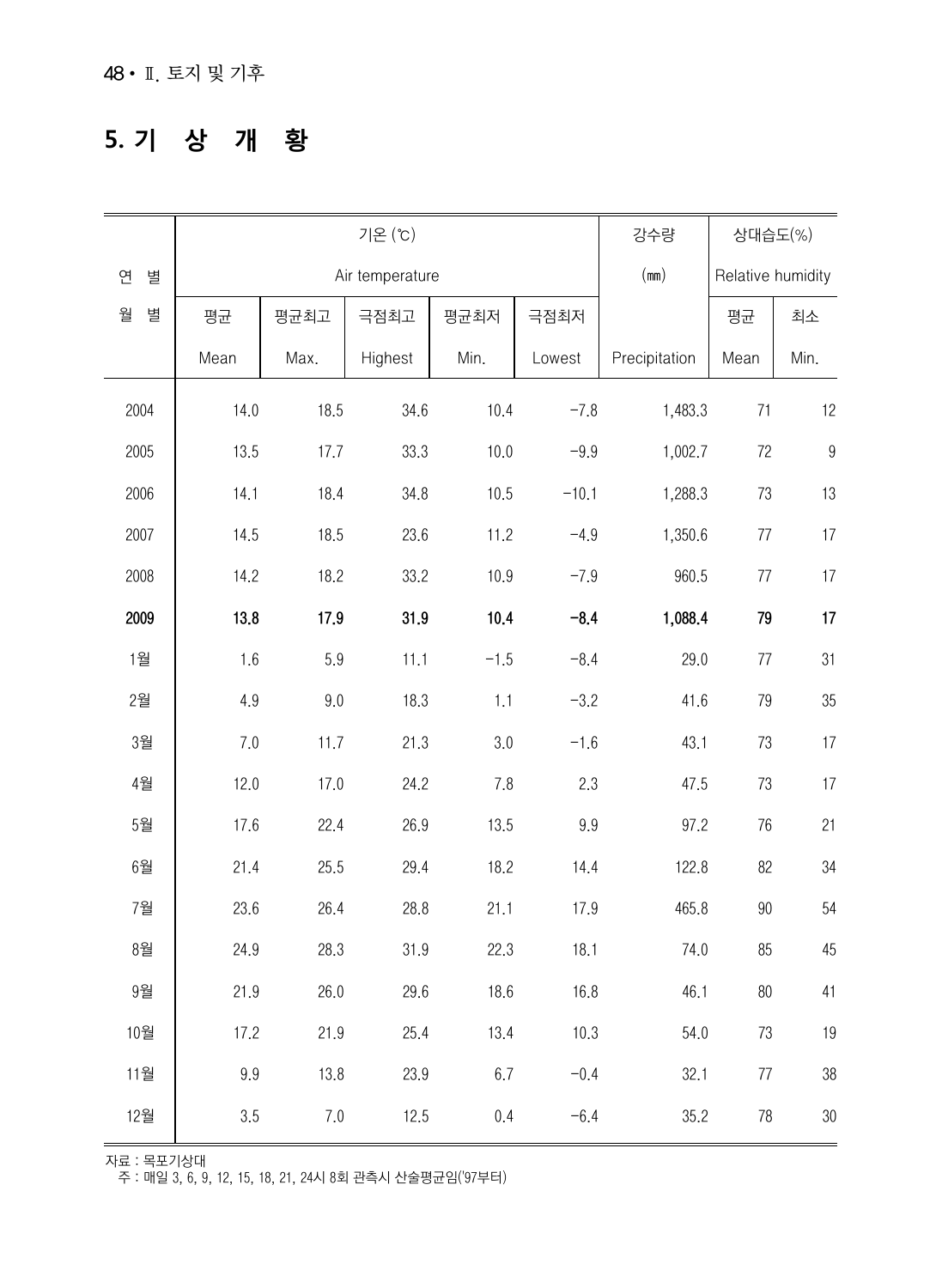| 평균해면기압         | 이슬점온도                    | 평균운량   | 일조시간     | 최심신적설                  | 바람 (%) Windspeed |         |               |        |
|----------------|--------------------------|--------|----------|------------------------|------------------|---------|---------------|--------|
| (hPa)          | (°C)                     | (10%)  |          | (cm)                   | 평균풍속             | 최대풍속    | 최대순간풍속        | Year & |
| Ave. sea level | Dewpoint                 | Mean   |          | Duration of Max. depth | Mean             | Fastest | maximum       | Month  |
|                | air pressure temperature | Cloud  | sunshine | Snow Fall              |                  |         | instantaneous |        |
| 1,016.5        | 8.5                      | $50\,$ | 2,258.3  | 8.0                    | 4.1              | 17.2    | 25.3          | 2004   |
| 1,016.5        | 8.3                      | 52     | 2,133.5  | 30.0                   | 3.7              | 19.3    | 26.8          | 2005   |
| 1,016.4        | 9.1                      | 53     | 2,049.1  | 6.9                    | 3.7              | 17.0    | 27.1          | 2006   |
| 1,015.9        | 10.4                     | 54     | 2,891.5  | 5.1                    | 3.2              | 16.6    | 24.0          | 2007   |
| 1,016.3        | 9.9                      | 54     | 2,103.8  | 12.0                   | 3.0              | 15.0    | 24.0          | 2008   |
| 1,015.9        | 9.8                      | 53     | 2,170.0  | 8.5                    | 3.1              | 15.0    | 26.5          | 2009   |
| 1,025.3        | $-2.2$                   | 54     | 142.1    | 6.2                    | 3.5              | 13.4    | 20.6          | Jan.   |
| 1,020.3        | 1.3                      | 64     | 126.4    |                        | 3.6              | 13.4    | 26.5          | Feb.   |
| 1,019.7        | 2.1                      | 54     | 193.9    | 8.5                    | 4.3              | 13.6    | 19.2          | Mar.   |
| 1,016.3        | 6.7                      | 38     | 236.4    |                        | 3.3              | 13.1    | 20.9          | Apr.   |
| 1,012.8        | 12.6                     | 38     | 265.8    |                        | 3.3              | 10.9    | 17.3          | May.   |
| 1,005.8        | 17.7                     | 55     | 190.9    |                        | 2.8              | 8.8     | 15.0          | Jun.   |
| 1,005.8        | 21.8                     | 75     | 122.9    |                        | 3.0              | 13.7    | 22.3          | Jul.   |
| 1,008.6        | 22.0                     | 62     | 170.8    |                        | 2.3              | 8.7     | 13.0          | Aug.   |
| 1,013.4        | 18.0                     | 49     | 200.0    |                        | 2.1              | 9.5     | 13.4          | Sep.   |
| 1,016.9        | 11.8                     | 33     | 238.8    |                        | 2.6              | 11.2    | 16.0          | Oct.   |
| 1,023.0        | 5.8                      | 57     | 148.0    |                        | 3.2              | 15.0    | 24.3          | Nov.   |
| 1,022.7        | $-0.3$                   | 59     | 134.0    | 8.0                    | 3.5              | 12.6    | 21.0          | Dec.   |

#### **Summary of Meteorological Date**

Source : Mokpo Weather Station(Mt.Cheomchal)

Note : Average of 8 times observation at 3, 6, 9, 12, 15, 18, 21 and 24 o'clock in everyday(from 1997)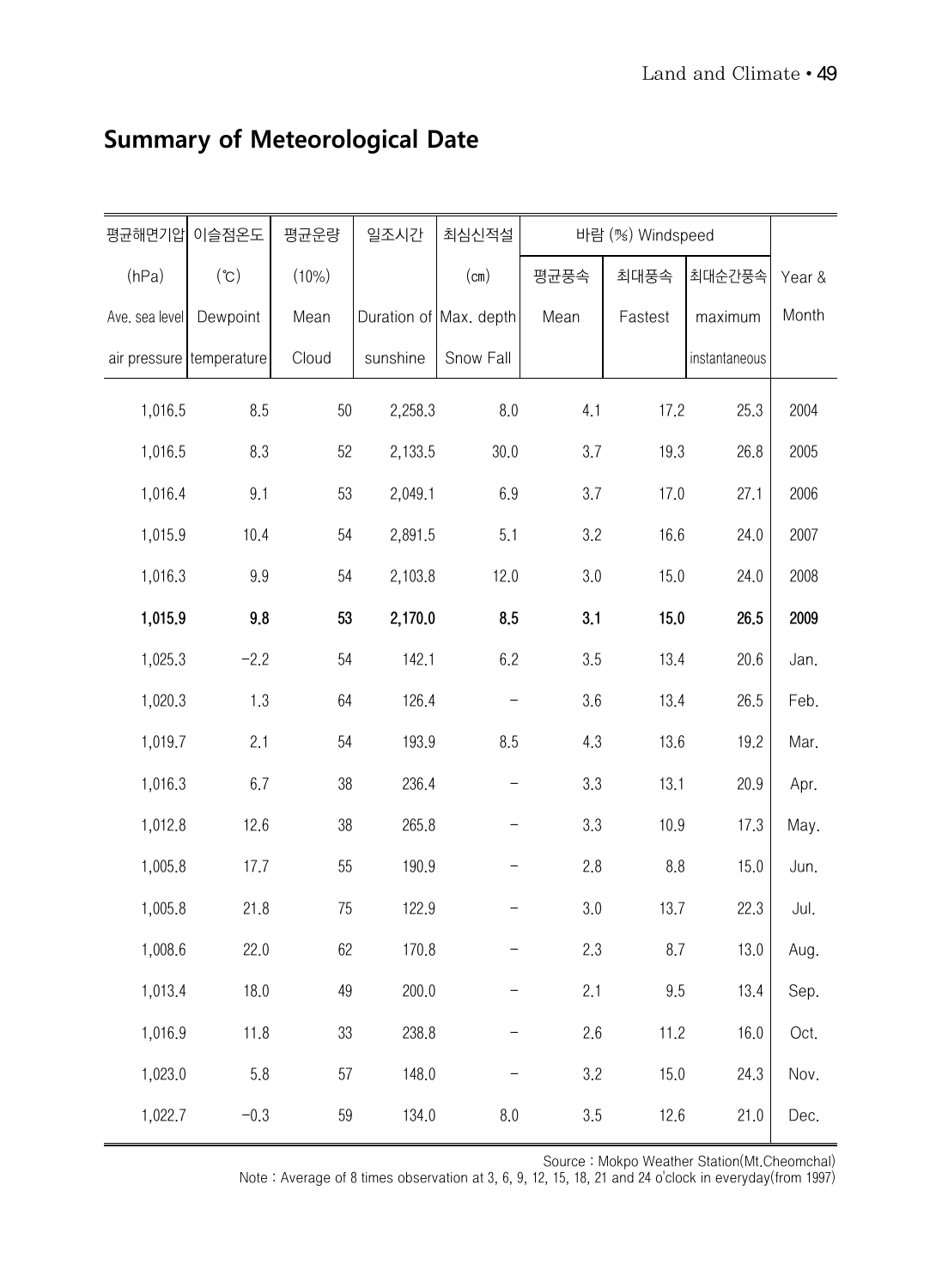#### **6. 강 수 량**

단위 : mm

| 연<br>별 | 계       | 1월      | 2월       | 3월   | 4월   | 5월    |
|--------|---------|---------|----------|------|------|-------|
| 읍면별    | Total   | Jan.    | Feb.     | Mar. | Apr. | May.  |
|        |         |         |          |      |      |       |
| 2004   | 1,559.5 | 20.4    | 39.0     | 34.9 | 54.5 | 91.2  |
| 2005   | 970.0   | 17.0    | 35.0     | 57.0 | 70.0 | 60.0  |
| 2006   | 1,348.0 | 11.3    | 39.6     | 22.3 | 99.4 | 226.0 |
| 2007   | 1,592.1 | 9.5     | 59.3     | 98.8 | 27.9 | 116.4 |
| 2008   | 908.1   | 49.8    | 11.8     | 42.8 | 45.9 | 182.0 |
| 2009   | 1,086.0 | 18.4    | 27.5     | 33.0 | 50.5 | 105.3 |
| 영암읍    | 99.3    | $9.0\,$ | 28.0     | 32.0 | 68.0 | 107.0 |
| 삼호읍    | 81.3    | 21.0    | 22.0     | 34.0 | 43.0 | 97.0  |
| 덕진면    | 91.2    | 17.0    | 28.0     | 33.0 | 64.0 | 97.0  |
| 금정면    | 107.2   | 19.0    | 29.0     | 33.0 | 39.0 | 107.0 |
| 신북면    | 92.1    | 22.0    | 27.0     | 33.0 | 40.0 | 116.0 |
| 시종면    | 87.7    | 15.0    | 24.0     | 36.0 | 34.0 | 107.0 |
| 도포면    | 89.3    | 17.0    | 25.0     | 36.0 | 41.0 | 106.0 |
| 군서면    | 92.1    | 26.0    | 32.0     | 31.0 | 57.0 | 94.0  |
| 서호면    | 90.1    | 11.0    | $31.0\,$ | 31.0 | 60.0 | 103.0 |
| 학산면    | 85.4    | 17.0    | 31.0     | 32.0 | 57.0 | 115.0 |
| 미암면    | 79.8    | 28.0    | 25.0     | 32.0 | 53.0 | 109.0 |

자료 : 건설방재과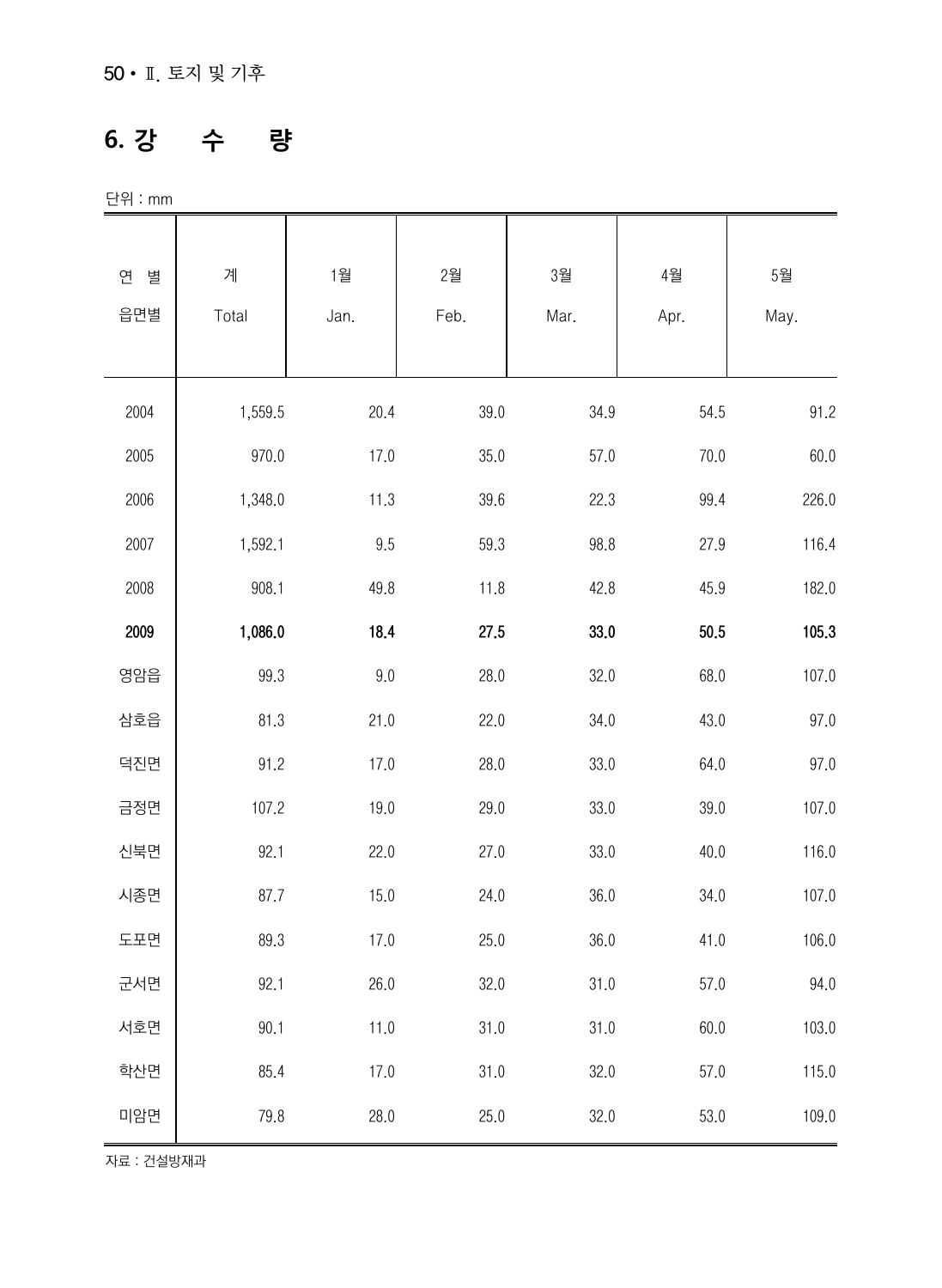#### **Precipitation**

|            |            |            |             |             |             |             | Unit: mm             |
|------------|------------|------------|-------------|-------------|-------------|-------------|----------------------|
| 6월<br>Jun. | 7월<br>Jul. | 8월<br>Aug. | 9월<br>Sept. | 10월<br>Oct. | 11월<br>Nov. | 12월<br>Dec. | Year &<br>Eup, Myeon |
| 309.9      | 309.9      | 456.3      | 276.5       | 7.5         | 54.9        | 33.5        | 2004                 |
| 177.0      | 177.0      | 198.0      | 43.0        | 16.0        | 51.0        | 55.0        | 2005                 |
| 356.0      | 356.0      | 223.0      | 57.6        | 18.9        | 28.0        | 40.5        | 2006                 |
| 36.8       | 226.0      | 400.2      | 469.6       | 84.9        | 1.3         | 61.4        | 2007                 |
| 275.6      | 125.0      | 74.4       | 22.9        | 23.9        | 36.6        | 17.4        | 2008                 |
| 75.3       | 534.3      | 127.5      | 34.0        | 41.8        | 16.7        | 21.8        | 2009                 |
| 84.0       | 582.0      | 147.0      | 40.0        | 51.0        | 20.0        | 24.0        | Yeongam-eup          |
| 65.0       | 490.0      | 101.0      | 29.0        | 47.0        | 12.0        | 15.0        | Samho-eup            |
| 82.0       | 523.0      | 153.0      | 29.0        | 33.0        | 15.0        | 20.0        | Deokjin-myeon        |
| 94.0       | 653.0      | 193.0      | 32.0        | 49.0        | 15.0        | 23.0        | Geumjeong-myeon      |
| 76.0       | 529.0      | 157.0      | 33.0        | 36.0        | 17.0        | 19.0        | Sinbuk-myeon         |
| 91.0       | 534.0      | 101.0      | 29.0        | 40.0        | 19.0        | 22.0        | Sijong-myeon         |
| 73.0       | 536.0      | 130.0      | 32.0        | 36.0        | 17.0        | 23.0        | Dopo-myeon           |
| 80.0       | 558.0      | 108.0      | 38.0        | 41.0        | 16.0        | 24.0        | Gunseo-myeon         |
| 70.0       | 559.0      | 108.0      | 32.0        | 36.0        | 16.0        | 24.0        | Seoho-myeon          |
| 62.0       | 492.0      | 101.0      | 39.0        | 39.0        | 18.0        | 22.0        | Haksan-myeon         |
| 51.0       | 421.0      | 103.0      | 41.0        | 52.0        | 19.0        | 24.0        | Miam-myeon           |

Source : Construction & Disaster Division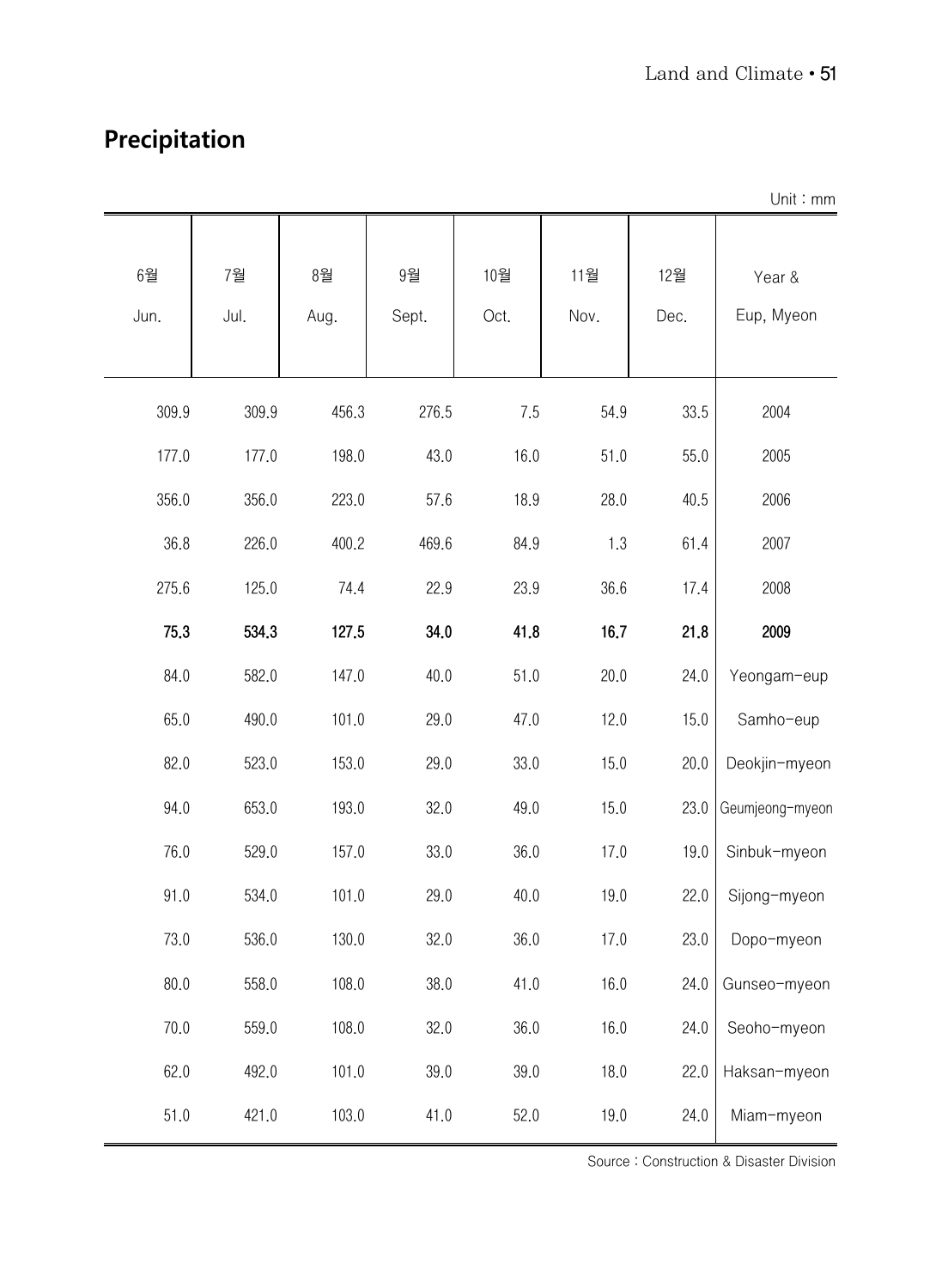#### **7. 해 안 선 및 도 서**

|        |            | 해안선(km) Coastline | 도서현황               |           |              |  |
|--------|------------|-------------------|--------------------|-----------|--------------|--|
| 연<br>별 | 계          |                   | 도서수 No. of islands |           |              |  |
| 읍면별    | 육지부        | 도서부               | 도서(개)              | 유인도       | 무인도          |  |
|        | Mainland   | Island            | No.of islands      | Inhabited | Uninhabited  |  |
| 2004   | 15.20      |                   | $\mathbf{1}$       |           | $\mathbf{1}$ |  |
| 2005   | 15.20      |                   | 1                  |           | 1            |  |
| 2006   | 15.20      |                   | 1                  |           | 1            |  |
| 2007   | 21.46      |                   | $\sqrt{3}$         |           | $\sqrt{3}$   |  |
| 2008   | 21.53<br>1 |                   | 3                  |           | $\sqrt{3}$   |  |
| 2009   | 21.53      | $\mathbf{1}$      | 3                  |           | $\bf 3$      |  |
| 영암읍    |            |                   |                    |           |              |  |
| 삼호읍    | 21.53      | 1                 | $\sqrt{3}$         |           | $\sqrt{3}$   |  |
| 덕진면    |            |                   |                    |           |              |  |
| 금정면    |            |                   |                    |           |              |  |
| 신북면    |            |                   |                    |           |              |  |
| 시종면    |            |                   |                    |           |              |  |
| 도포면    |            |                   |                    |           |              |  |
| 군서면    |            |                   |                    |           |              |  |
| 서호면    |            |                   |                    |           |              |  |
| 학산면    |            |                   |                    |           |              |  |
| 미암면    |            |                   |                    |           |              |  |

자료 : 환경보전과

주 : 주민등록인구통계 결과임.